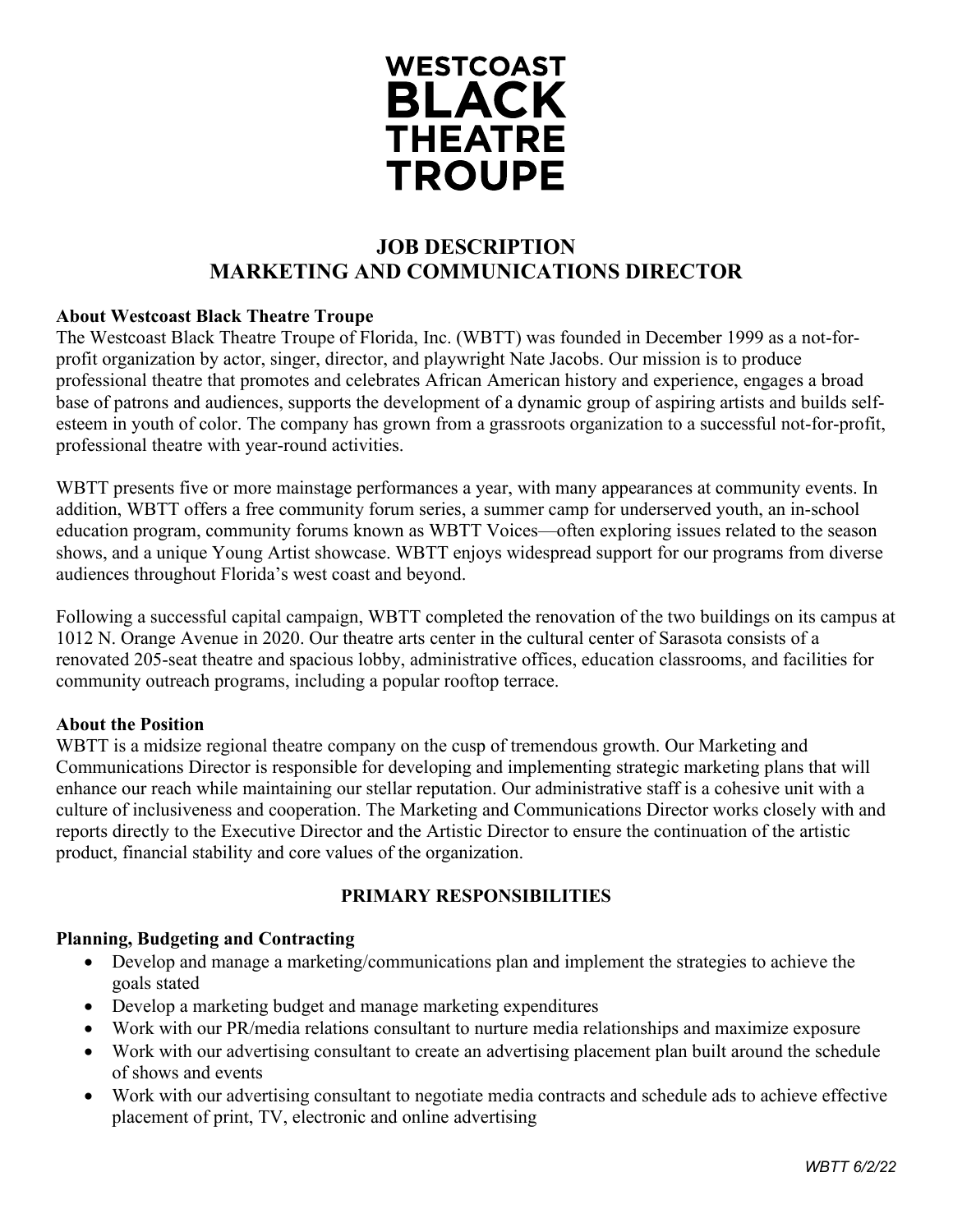#### **Brand Management**

- Establish messaging and positioning of all marketing and public relations materials for print, video, and electronic media
- Create marketing promotions and materials to support subscription and single-ticket sales, community outreach programs, education programs and special events
- Coordinate, write, edit, evaluate and oversee production of all marketing materials executed in print communications, publications, electronic media, media relations, public events and our physical spaces. Projects include the seasonal program, playbills about each show and an annual impact report.
- Collaborate with the graphic designer to establish brand elements on all marketing materials, such as ads, brochures, flyers, posters, banners, and signage
- In collaboration with PR/media relations consultant, manage PR opportunities.
- Working with consulting webmasters, continually update WBTT's website and maintain a social media presence to ensure all online activities are fully integrated
- Help plan, implement and manage ongoing communications to reach current and potential patrons through direct mail, e-blasts, letters and social media posts
- Collaborate with the Development Department to ensure sponsors and foundations receive appropriate recognition
- Assist with communications, marketing and events associated with fundraising efforts
- Plan, oversee and create lobby displays and slide shows about current and upcoming productions
- Support Young Artists program by consulting with performers on their marketing materials and media outreach
- Advise management on developing, updating and implementing a crisis communications plan

#### **Public Relations**

- Work with our PR/media relations consultant to ensure that stories are pitched to media; review and help coordinate press releases and media contacts to generate frequent publicity
- Work with our PR/media relations consultant to manage requests for interviews, appearances, photos, video clips, etc. for ongoing media exposure
- Expand efforts to increase our national profile
- Coordinate photo and video shoots for marketing purposes and news media
- Maintain an archive of press coverage, including preview articles, reviews and feature stories appearing across all platforms
- Collaborate with our Development Department and Box Office to ensure positive customer relations
- Assist in the planning and execution of community engagement, fundraising, outreach and audience development events and coordinate with PR/media relations consultant for publicity before, during and after events

#### **Community Relations**

- Represent WBTT as an advocate and spokesperson at events that are relevant to marketing and audience development
- Build and sustain strategic marketing partnerships and cross-promotions with community organizations and for-profit businesses as appropriate

# **QUALIFICATIONS**

### **Education**

- BA in marketing, communications, or comparable degree
- Master's degree a plus